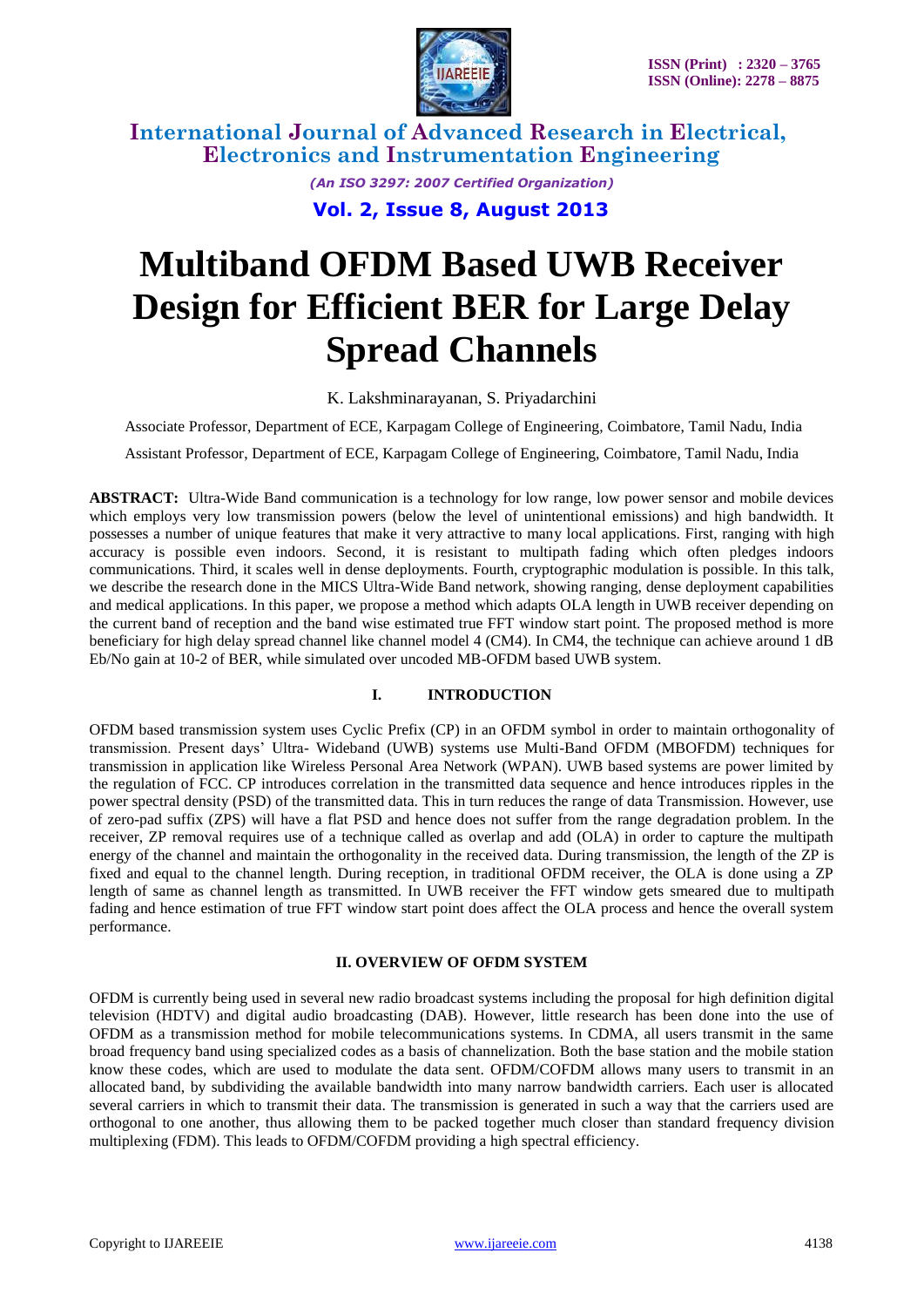

*(An ISO 3297: 2007 Certified Organization)*

# **Vol. 2, Issue 8, August 2013**

Orthogonal Frequency Division Multiplexing is a scheme used in the area of high-data-rate mobile wireless communications such as cellular phones, satellite communications and digital audio broadcasting. This technique is mainly utilized to combat inter-symbol interference.



**Fig. 1**. Band planning for MB-OFDM system

#### **Advantages:**

- *Transmitter and receiver process smaller bandwidth signals.*
- *Instantaneous processing BW = 528 MHz*



#### **Advantages**

- *Exploits frequency diversity.*
- *Provide robustness against multi-path / interference.*
- *Same transmit power as if the entire band is used.*

#### **III. OFDM PRINCIPLES**

OFDM is a special form of Multi Carrier Modulation (MCM) with densely spaced sub carriers with overlapping spectra, thus allowing for multiple-access. MCM) is the principle of transmitting data by dividing the stream into several bit streams, each of which has a much lower bit rate, and by using these sub-streams to modulate several carriers. This technique is being investigated as the next generation transmission scheme for mobile wireless communications networks.





In traditional OFDM systems, a cyclic prefix is used before the OFDM symbol in order to maintain the orthogonality in the received signal after passing through the multipath channel. However as CP introduces a structure in the symbols transmitted, the system suffers from the ripple in the power spectral density (PSD) necessitating power back-off in the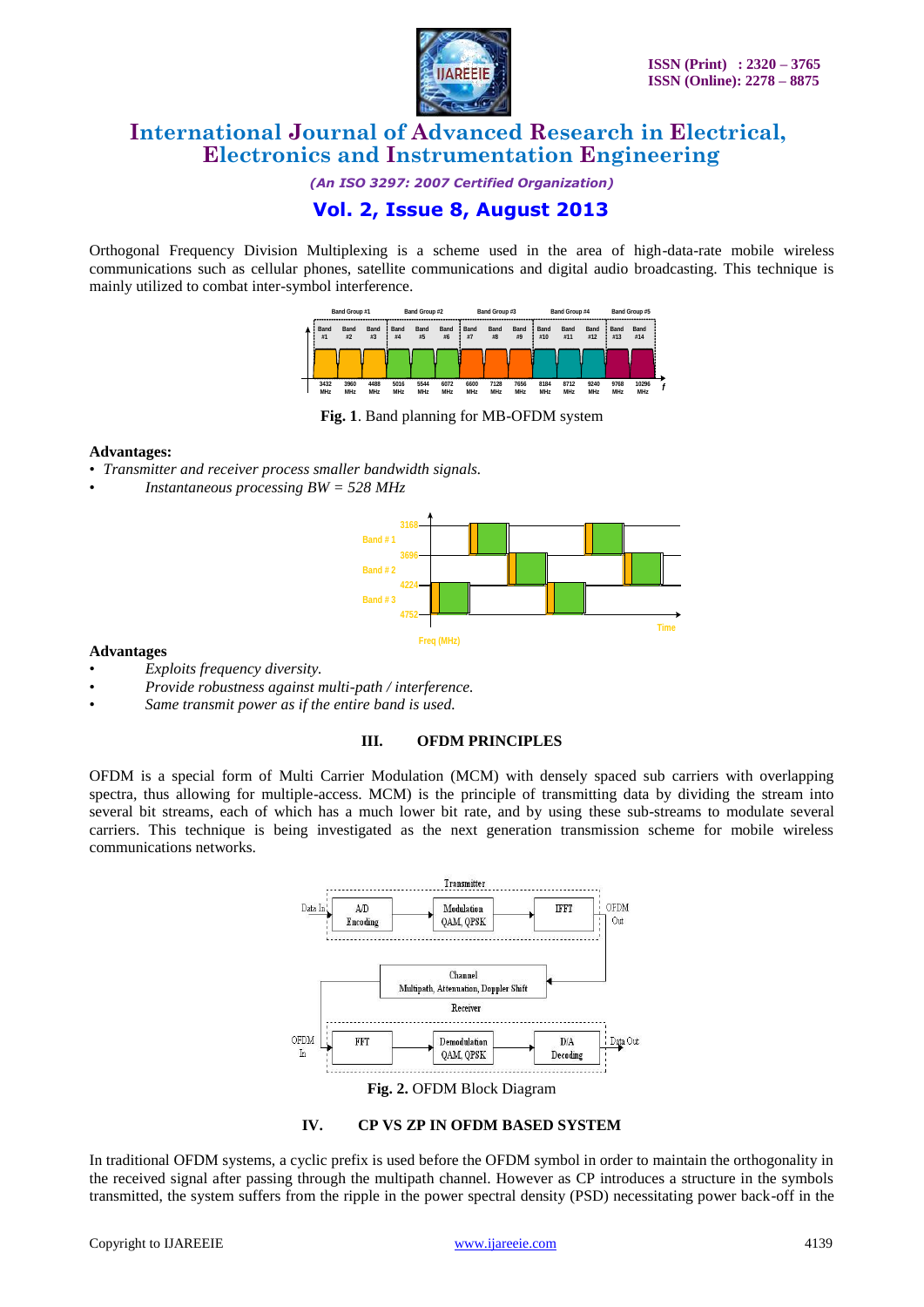

*(An ISO 3297: 2007 Certified Organization)*

# **Vol. 2, Issue 8, August 2013**

transmitter which can be as large as 1.5 dB for MB-OFDM based system [9]. In an alternative, it was pointed out in [7], that we can use zero-padding instead of cyclic-prefix in the transmitted OFDM symbols. The transmission using ZP does not suffer from the ripple in PSD and hence can transmit at maximum power and hence to a longer distance.

However to retain the circular convolution

property, which essentially provides robustness against multipath channel for OFDM system and facilitates the use of a single-tap frequency domain equalizer in receiver, we require to do a slight modification in signal processing in OFDM receiver. CP based system, can simply discard the CP portion of the received symbol, however for ZP based system we need to do overlap-add (OLA) operation in the receiver

#### **V. PROPOSED OLA TECHNIQUE**

In this section we propose a technique to reduce the ISI incursions from the subsequent OFDM symbol due to the use of fixed "ZP\_LEN" during overlap-add process. At the same time we try to make the method robust with respect to the estimation error of the true start point of the FFT window in the smeared received signal. In general the timing synchronizer block provides the estimated offsets over different bands as signed numbers because the estimation point can shift in left as well as right depending on the situation. If any of the estimated offsets becomes negative, we first make all of them positive using the following algorithm (Alg#1) and provide necessary delay in data path in order to make the receiver a causal system.

 $Alg#1$ :

Say,  $OB$  denotes the signed offset of band  $i$ , where  $i \in 1, 2, or 3$ . Let *UOB* denotes the unsigned offset of band  $i$  after making the system causal. If  $(OB, < 0$  or  $OB, < 0$  or  $OB, < 0$ ) Then For  $i = 1$  to 3, %"i' is the band number  $UOB_i = OB_i + \max (abs(all negative OB_i));$ Where  $i \in 1, 2, 3$ .  $\mathcal{E}$ Else,  $UOB$  =  $OB$ ; We notice that it is expected that  $(OB \sim OB) \le 32$ .  $i, j$  belonging to band number, as the channel length is 32 samples. This also guarantees that the range of *UOB* is 0 to 32.

The variation in *i UOB* is solely due to channel manifestation and the channel length remains same as 32 samples. So to avoid ISI incursion from the next OFDM symbol we use band-dependent variable ZP length ('ZP\_LEN\_Bi') during overlap-add operation over multiple

bands as per the following algorithm (Alg#2).

$$
Alg#2:
$$
  
For  $i = 1 to 3$ , % band number  

$$
ZP \_LEN \_B_i = 32 - \{UOB_i - Min(UOB_i, UOB_i, UOB_j)\};
$$
  
End for loop;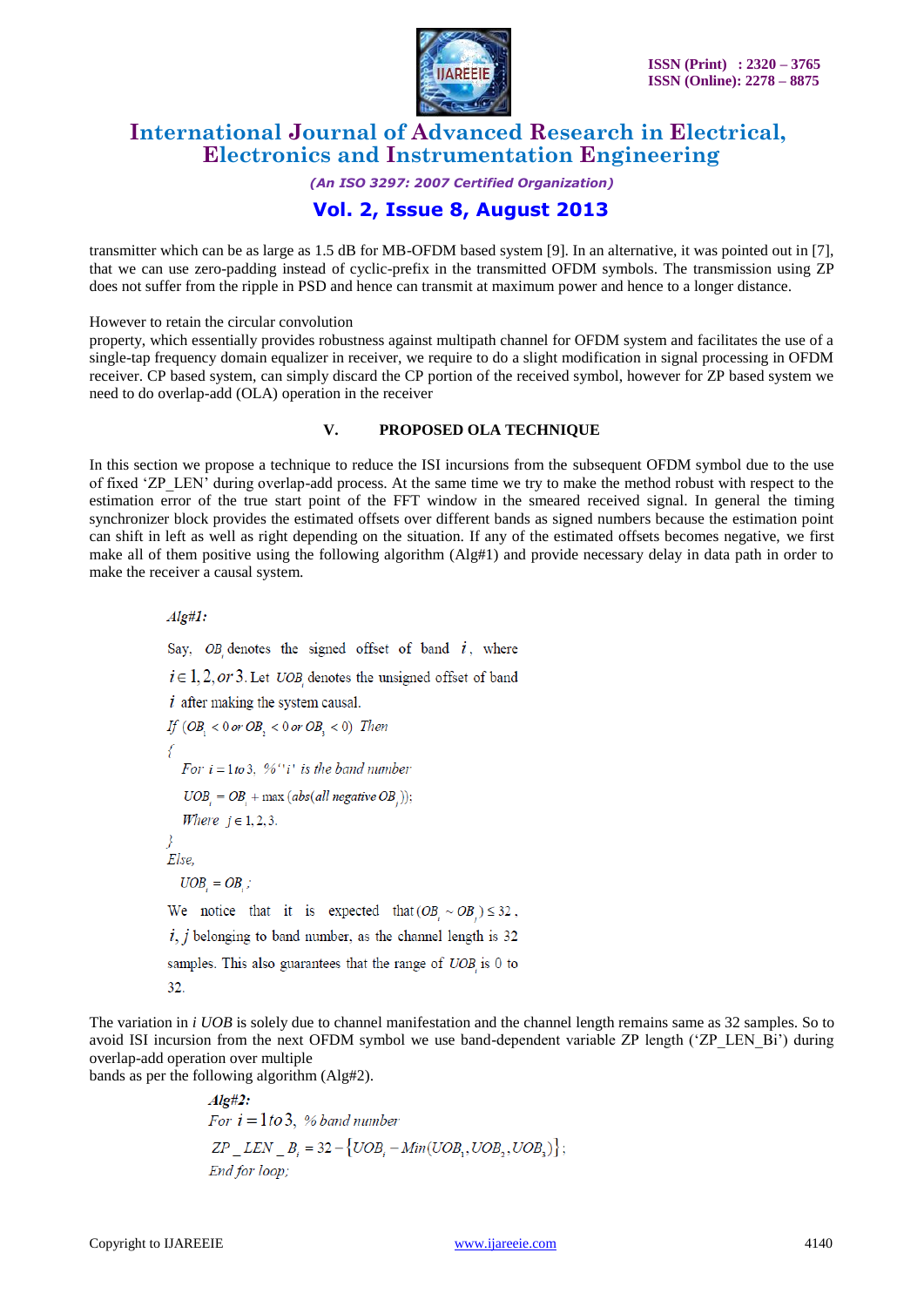

*(An ISO 3297: 2007 Certified Organization)*

## **Vol. 2, Issue 8, August 2013**

Note that in Alg#2, apart from making the scheme robustto the estimation error of the true start point of the FFT window, we have also made sure that the chances of the equalizer of seeing non-causal multipath components minimal. The above algorithm (Alg#2) is valid for single band or dual band transmission as well. For single band transmission, the process ceased to be band dependent adaptive and becomes fixed 'ZP\_LEN' as 32 samples. So, as per Alg#2, a band-dependent "ZP\_LEN" number of samples after the FFT window is picket up and added to the front portion.



**Fig.3 offset sensitivity of BER for all channel models at 10 dB Eb/No with fixed ZP\_LEN**



**Fig.5. BER vs Eb/No simulation for all channel models in uncoded MB-OFDM system. Data1: using variable ZP length. Data2: using fixed ZP length of 32**

#### **VI. SIMULATION RESULTS**

Figure 5 shows the BER curves for uncoded MB-OFDM based UWB system with and without band wise variable ZP length for overlap and add operation. For large delay-spread channels in UWB systems the mean excess delay is more compared to small delay-spread channels. This implies for large delay spread channel, the estimation of FFT window will be more away from the true FFT window resulting in more ISI incursions from next OFDM symbol. Hence the Proposed technique is more promising for large delay-spread channels. The curves show a significant amount of